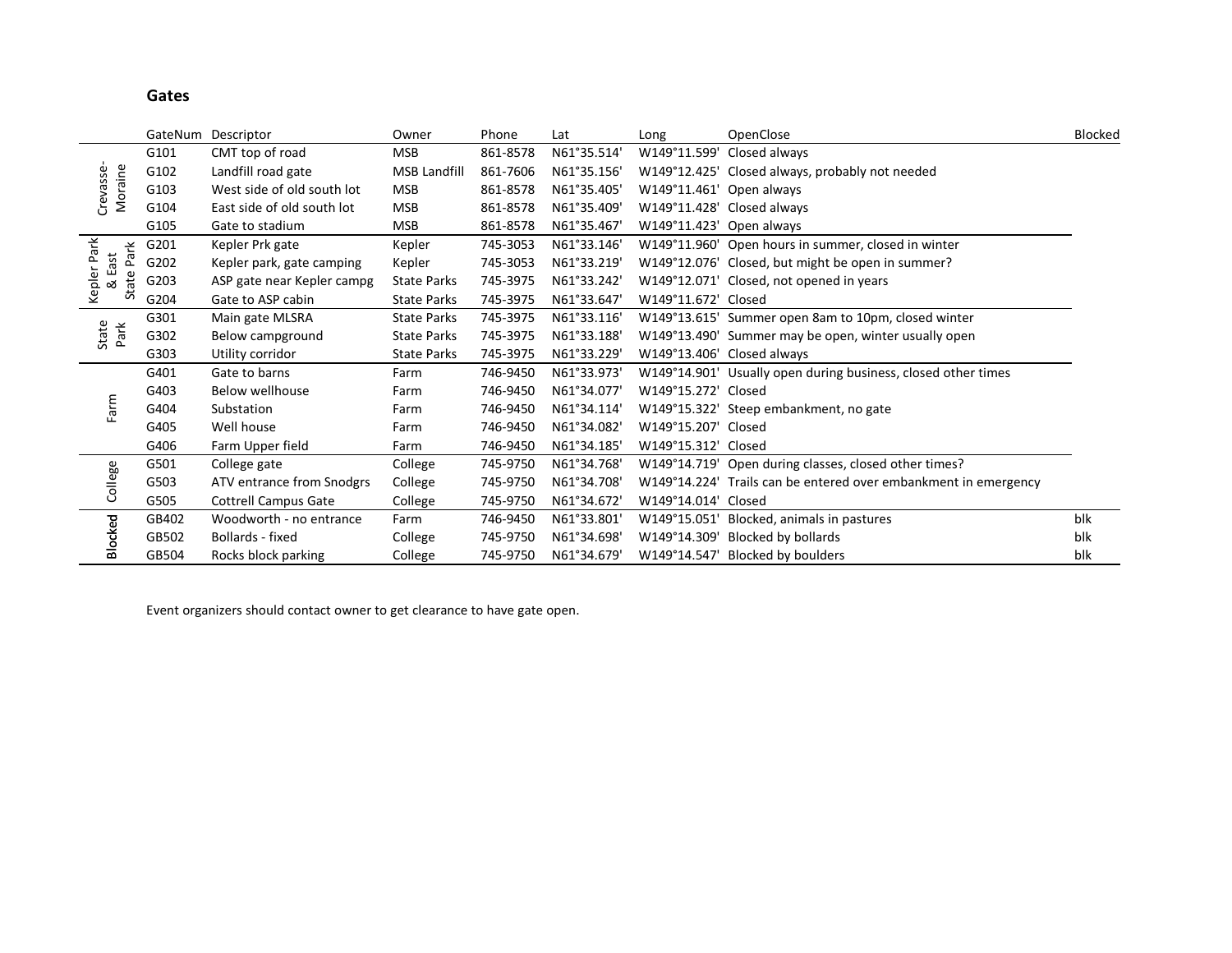## **Potential Helicopter Landing Zones**

| H ID             | FldName                          |             |              |
|------------------|----------------------------------|-------------|--------------|
| H <sub>0</sub> 2 | <b>CMT Stadium below parking</b> | N61°35.494' | W149°11.409' |
| H <sub>10</sub>  | <b>Rabbit Field</b>              | N61°34.216' | W149°12.718' |
| H <sub>12</sub>  | Barn Field                       | N61°33.950' | W149°14.482' |
| H <sub>14</sub>  | Farm Gravel pit                  | N61°33.845' | W149°14.315' |
| H16              | Field south of Gravel pit        | N61°33.726' | W149°14.248' |
| H <sub>18</sub>  | Bone Yard / Central Field West   | N61°33.858' | W149°13.616' |
| H <sub>19</sub>  | Bone Yard / Central Field East   | N61°33.882' | W149°13.230' |
| H <sub>20</sub>  | Eagle's Nest Field West          | N61°33.761' | W149°13.128' |
| H <sub>21</sub>  | Eagle's Nest Field East          | N61°33.774' | W149°12.827' |
| H <sub>22</sub>  | <b>Mountain Field</b>            | N61°33.647' | W149°13.661' |
| H <sub>24</sub>  | Alphabet Field Central           | N61°33.575' | W149°13.859' |
| H <sub>26</sub>  | Alphabet Field East              | N61°33.498' | W149°13.045' |
| H <sub>28</sub>  | Matanuska Lake Field             | N61°33.430' | W149°13.682' |

These are mostly farm fields, except for Crevasse Stadium. Numbered north to south, approximately, but gaps in numbers to allow for insertion of more points.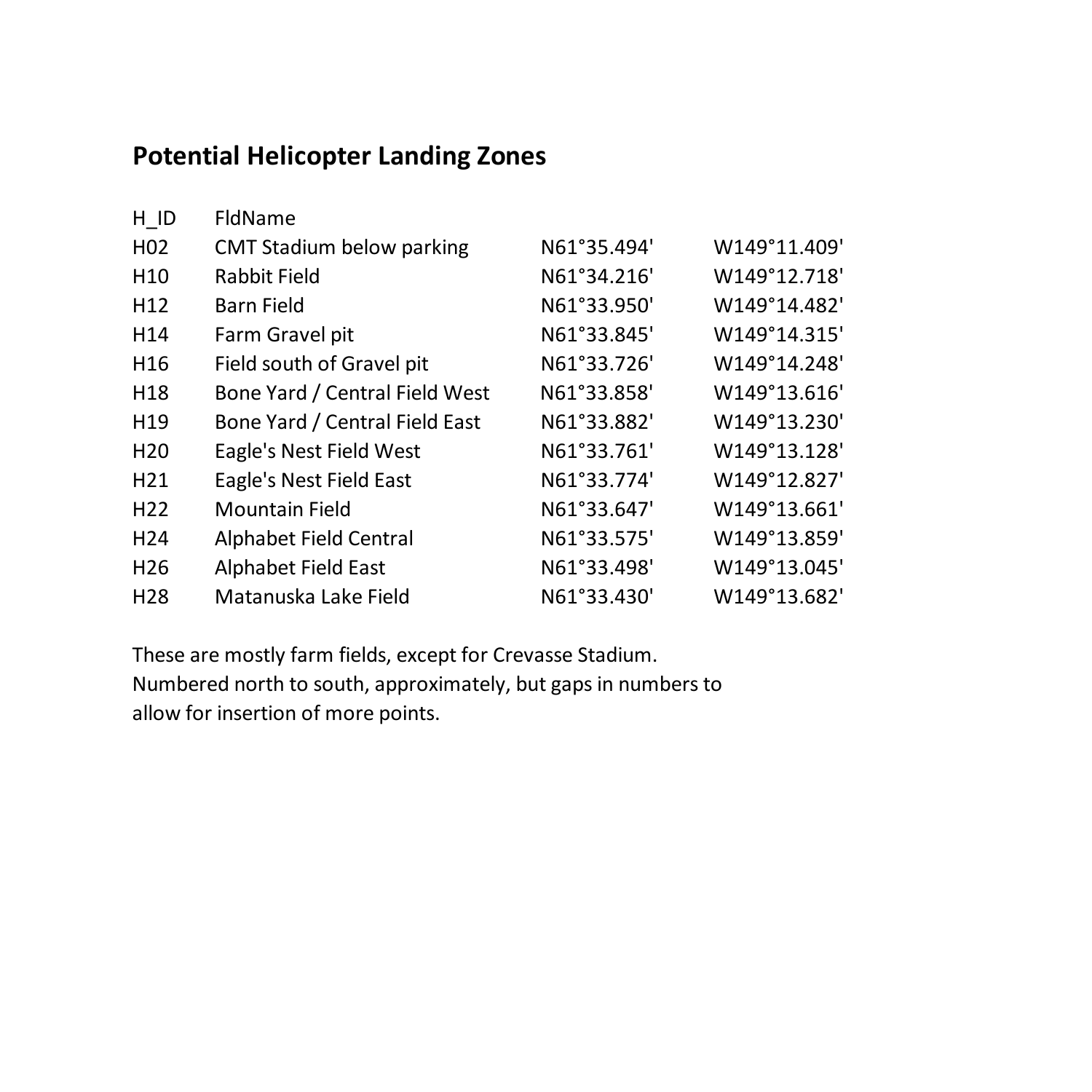## **Matanuska Greenbelt Post Numbers, positions, donors**

|                  | Name | Location                                           | PostNm2011  |              | PostSize Propert LandAd Donor |            |            |                                     |
|------------------|------|----------------------------------------------------|-------------|--------------|-------------------------------|------------|------------|-------------------------------------|
|                  | P111 | Connection from Old Well Monitor to Mooseberry     | N61°35.105' | W149°11.624' | 8x8                           | <b>CMT</b> | <b>MSB</b> | <b>Rumpus Mitchell</b>              |
|                  | P112 | Old Well Monitor Rd near Landfill, almsot to power | N61°35.131' | W149°12.522' | 8x8                           | <b>CMT</b> | <b>MSB</b> | www.Geocaching.com                  |
|                  | P113 | Start of Expressway                                | N61°35.469' | W149°11.346' | 6x8                           | <b>CMT</b> | <b>MSB</b> |                                     |
|                  | P114 | Old N, Expressway 1st jcn                          | N61°35.441' | W149°11.132' | 8x8                           | <b>CMT</b> | <b>MSB</b> | Body in Balance Physical Therapy    |
|                  | P115 | Old M, west end of Swamp Loop, just below Express  | N61°35.379' | W149°11.091' | 8x8                           | <b>CMT</b> | <b>MSB</b> |                                     |
|                  | P116 | Old W, Express, hill top whr stp trl fr side enter | N61°35.372' | W149°11.159' | 8x8                           | <b>CMT</b> | <b>MSB</b> | The Knopp Family                    |
|                  | P117 | Old K2, Expressway, hill tops out in Roundabout    | N61°35.311' | W149°11.172' | 8x8                           | <b>CMT</b> | <b>MSB</b> | <b>CMTA</b>                         |
|                  | P118 | Old L, roundabout end of Subway, SW corner, side   | N61°35.304' | W149°11.197' | 8x8                           | <b>CMT</b> | <b>MSB</b> | Sindorf Equestrian Education Center |
|                  | P119 | Old X, Subway, north of Mooseberry thd             | N61°35.106' | W149°11.537' | 8x8                           | <b>CMT</b> | <b>MSB</b> | Alaska Cart & Harness               |
|                  | P120 | Mooseberry Loop Junction                           | N61°34.934' | W149°12.134' | 6x8                           | <b>CMT</b> | <b>MSB</b> |                                     |
|                  | P121 | Moose Poop Loop, west end                          | N61°34.928' | W149°12.223' | 6x8                           | <b>CMT</b> | <b>MSB</b> |                                     |
| Crevasse-Moraine | P122 | Side trail from Mooseberry to New Well Monitor Rd  | N61°34.865' | W149°12.204' | 6x8                           | <b>CMT</b> | <b>MSB</b> |                                     |
|                  | P123 | Mooseberry Mesa and New Well                       | N61°34.873' | W149°12.142' | 6x8                           | <b>CMT</b> | <b>MSB</b> |                                     |
|                  | P124 | Old K, Expressway roundabout, NE corner            | N61°35.309' | W149°11.140' | 8x8                           | <b>CMT</b> | <b>MSB</b> | Active Soles Performance Footwear   |
|                  | P125 | Old J, Expressway roundabout, SE corner            | N61°35.276' | W149°11.170' | 8x8                           | <b>CMT</b> | <b>MSB</b> | Friends of Mat-Su                   |
|                  | P126 | Old Q, Expressway                                  | N61°35.177' | W149°11.233' | 8x8                           | <b>CMT</b> | <b>MSB</b> | Valley Women's Running Team         |
|                  | P127 | Old I, Expressway, above swim hole                 | N61°35.142' | W149°11.208' | 8x8                           | <b>CMT</b> | <b>MSB</b> | Julie Martin                        |
|                  | P128 | Old H, Expressway                                  | N61°35.042' | W149°11.463' | 8x8                           | <b>CMT</b> | <b>MSB</b> | Mooseberry Stampede                 |
|                  | P129 | Old Y, Grand Jcn Expressay, Outer Tr, Long Lk C    | N61°34.984' | W149°11.551' | 8x8                           | <b>CMT</b> | <b>MSB</b> | <b>CMTA</b>                         |
|                  | P130 | Long Lake Connector, New Well Mon jcn              | N61°34.858' | W149°11.875' | 8x8                           | <b>CMT</b> | <b>MSB</b> | In memory of Howie Powder           |
|                  | P131 | <b>Start of Outer Trail</b>                        | N61°35.474' | W149°11.342' | 6x8                           | <b>CMT</b> | <b>MSB</b> |                                     |
|                  | P132 | Old B, Outer Tr, 1st intersection                  | N61°35.480' | W149°10.956' | 8x8                           | <b>CMT</b> | <b>MSB</b> | <b>CMTA</b>                         |
|                  | P133 | Old C, Outer Tr, 2nd jcn, Swamp Loop               | N61°35.452' | W149°10.932' | 8x8                           | <b>CMT</b> | <b>MSB</b> | Ken and Joy Ludy                    |
|                  | P134 | Old D, Outer Tr, base of hill, Swamp Loop          | N61°35.439' | W149°10.742' | 8x8                           | <b>CMT</b> | <b>MSB</b> | Drivin' Me Buggy Society            |
|                  | P135 | Old E, Outer Tr, top of hill, Top Loop             | N61°35.288' | W149°10.782' | 8x8                           | <b>CMT</b> | <b>MSB</b> | Gary and Kristin Wolf               |
|                  | P136 | Old F, Outer Tr, before descent on back section    | N61°35.259' | W149°10.743' | 8x8                           | <b>CMT</b> | <b>MSB</b> | The Porcello Family                 |
|                  | P137 | Old G, Outer Tr, going down steeply but nr Express | N61°35.119' | W149°11.147' | 8x8                           | <b>CMT</b> | <b>MSB</b> | <b>Trail Runner</b>                 |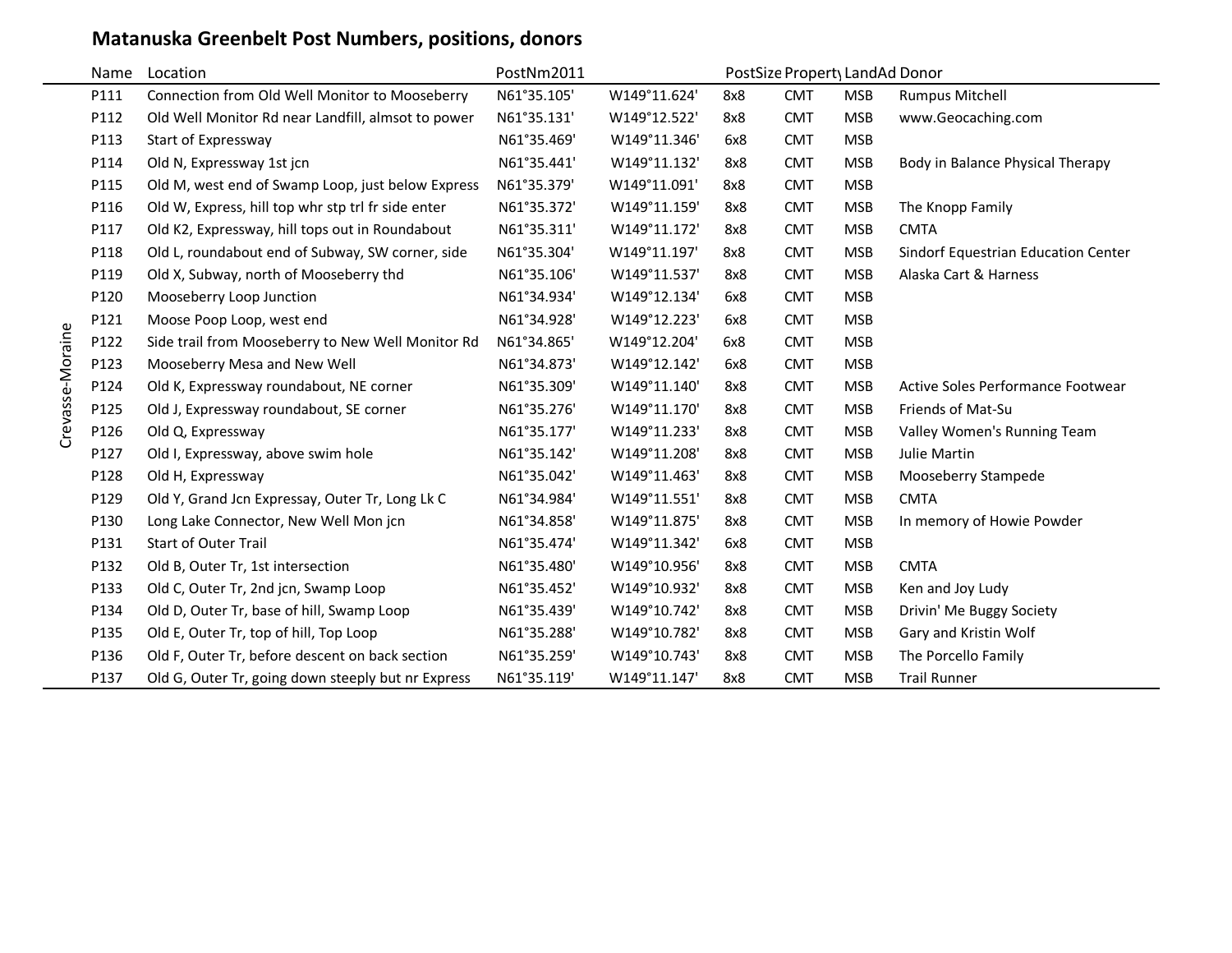|                     | <b>Name</b> | Location                                       | PostNm2011  |              |     | PostSize Propert LandAd Donor |            |                                         |
|---------------------|-------------|------------------------------------------------|-------------|--------------|-----|-------------------------------|------------|-----------------------------------------|
|                     | P211        | Middle Picnic Table                            | N61°34.389' | W149°12.338' | 8x8 | GC                            | <b>MSB</b> | Sundog Detailing (have asked for name c |
| $\overline{\sigma}$ | P212        | Picnic Table Singe Track bend, near Rabbit Fld | N61°34.302' | W149°12.721' | 8x8 | GC                            | <b>MSB</b> | Kate                                    |
| Cen                 | P213        | Connects Rabbit Fld & Picnic Table st          | N61°34.253' | W149°12.809' | 6x8 | GC                            | <b>MSB</b> |                                         |
| ᆂ                   | P214        | Rootbear & LLC                                 | N61°34.282' | W149°12.309' | 8x8 | <b>MSB</b>                    | <b>MSB</b> |                                         |
| ъе                  | P215        | Rootbear & Rootcanal                           | N61°34.262' | W149°12.206' | 8x8 | <b>MSB</b>                    | <b>MSB</b> |                                         |
| æ                   | P216        | BBB & LLC                                      | N61°34.184' | W149°12.490' | 8x8 | <b>MSB</b>                    | <b>MSB</b> | check for name                          |
| Ū                   | P217        | <b>BBB &amp; Rootbear</b>                      | N61°34.188' | W149°12.377' | 8x8 | <b>MSB</b>                    | <b>MSB</b> |                                         |
| <b>MSB</b>          | P218        | Bearbottom and BBB Norht                       | N61°34.175' | W149°12.055' | 8x8 | <b>MSB</b>                    | <b>MSB</b> |                                         |
|                     | P219        | Bear bottom & social                           | N61°34.076' | W149°12.288' | 8x8 | <b>MSB</b>                    | <b>MSB</b> |                                         |
|                     | P220        | <b>BBB &amp; Bearbottom SE</b>                 | N61°34.168' | W149°11.816' | 8x8 | <b>MSB</b>                    | <b>MSB</b> |                                         |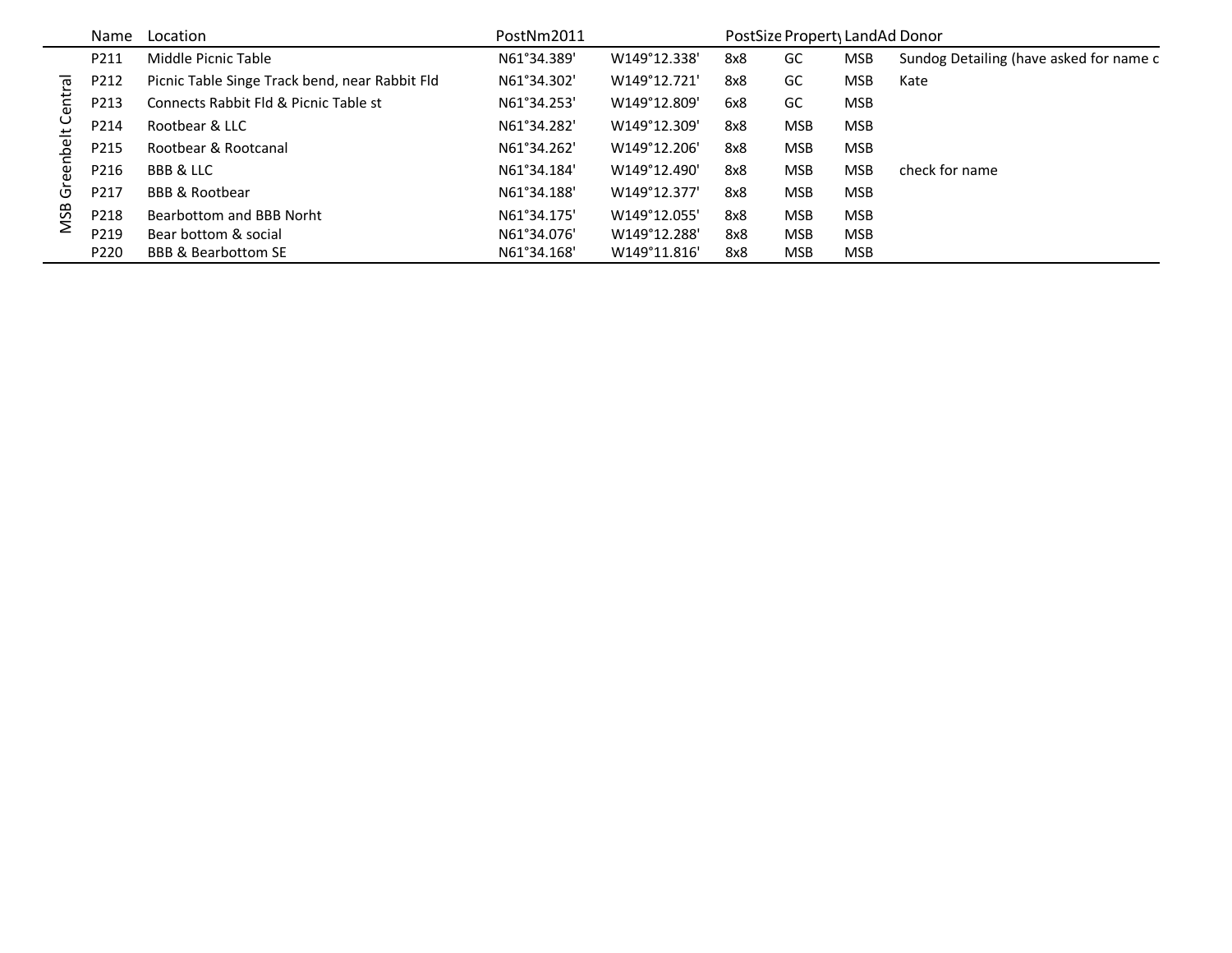|                     | Name        | Location                                           | PostNm2011  |              |       |       | PostSize Propert LandAd Donor       |
|---------------------|-------------|----------------------------------------------------|-------------|--------------|-------|-------|-------------------------------------|
|                     | P311        | 1st intersection leaving Mat Lake thd toward docks | N61°33.266' | W149°13.515' | 8x8   | MLSRA | StatePar Stubble Jumpers            |
|                     | P312        | Lakeside Trail bollard                             | N61°33.346' | W149°13.473' | 6х6х6 | MLSRA | <b>StateParks</b>                   |
|                     | P313        | M-K Trail near Mat Lake                            | N61°33.285' | W149°13.390' | 8x8   | MLSRA | <b>StatePar Farley Mitchell</b>     |
|                     | P314        | Turn in IMBA trail, center of sewer line /util cor | N61°33.315' | W149°13.367' | 8x8   | MLSRA | StatePar Wayne Biessel Family       |
|                     | P315        | Top of sewer line, Fenceline                       | N61°33.364' | W149°13.374' | 6x8   | MLSRA | <b>StateParks</b>                   |
|                     | P316        | IMBA trail bottom, start                           | N61°33.298' | W149°13.291' | 6x8   | MLSRA | <b>StateParks</b>                   |
|                     | P317        | Top of closed trail that IMBA trail bypasses       | N61°33.324' | W149°13.282' | 6x8   | MLSRA | <b>StateParks</b>                   |
|                     | P318        | Jcn where IMBA trail ext meets Fenceline trail     | N61°33.331' | W149°13.211' | 8x8   | MLSRA | StatePar Jill K. Valerius           |
|                     | P319        | Kepler Connector, Victor Lk Lp, lower jcn          | N61°33.350' | W149°12.335' | 8x8   | MLSRA | StatePar Todd & Christy Stafford    |
| Matanuska Lakes SRA | P320        | Off Kepler Connector                               | N61°33.385' | W149°12.293' | 6x8   | MLSRA | <b>StateParks</b>                   |
|                     | P321        | Kepler Connector - Victor Lake Loop upper          | N61°33.433' | W149°12.294' | 8x8   | MLSRA | StatePar Taig and Jenny Hoeger      |
|                     | P322        | Kepler Connector to Long Lake Trailhead            | N61°33.507' | W149°12.091' | 8x8   | MLSRA | StatePar David & Diana Evans        |
|                     | P323        | Kepler Conn, where st splits off near Long Lk Lp   | N61°33.551' | W149°12.127' | 8x8   | MLSRA | StatePar In memory of Bob Konieczki |
|                     | P324        | Jcn Long Lake Lp - Kepler Connector                | N61°33.558' | W149°12.175' | 8x8   | MLSRA | StatePar Pat O                      |
|                     | P325        | Long Lake Lp, single track to Kepler Connector     | N61°33.581' | W149°12.124' | 8x8   | MLSRA | StatePar MARY and JEFF              |
|                     | P326        | 4way, Long Lk Lp near LL thd, abv steep trail lake | N61°33.626' | W149°12.025' | 8x8   | MLSRA | StatePar Lifetime Adventures        |
|                     | P327        | Long Lake Lp, bypass caretaker's cabin             | N61°33.770' | W149°11.743' | 8x8   | MLSRA | StatePar Frankie Barker             |
|                     | P328        | NE of Long Lake, VMBaH reroute, downhill           | N61°33.950' | W149°11.792' | 6x8   | MLSRA | <b>StateParks</b>                   |
|                     | P329        | NE of Long Lake, VMBaH reroute, uphill             | N61°33.954' | W149°11.937' | 6x8   | MLSRA | <b>StateParks</b>                   |
|                     | P330        | <b>State Parks Picnic Table</b>                    | N61°33.900' | W149°12.379' | 8x8   | MLSRA | <b>StatePar Backcountry Bikes</b>   |
|                     | P331        | BBB & old cat                                      | N61°33.994' | W149°11.859' | 8x8   | MLSRA | <b>StateParks</b>                   |
|                     | P332        | top of steep hill                                  | N61°33.797' | W149°11.719' | 8x8   | MLSRA | <b>StateParks</b>                   |
|                     | P333        | <b>Bottom</b>                                      | N61°33.850' | W149°11.755' | 8x8   | MLSRA | <b>StateParks</b>                   |
|                     | Keplei P611 | Kepler ROW at bend, avoid private property         | N61°33.286' | W149°12.036' | 6x8   |       | KeplerPk Kepler Park                |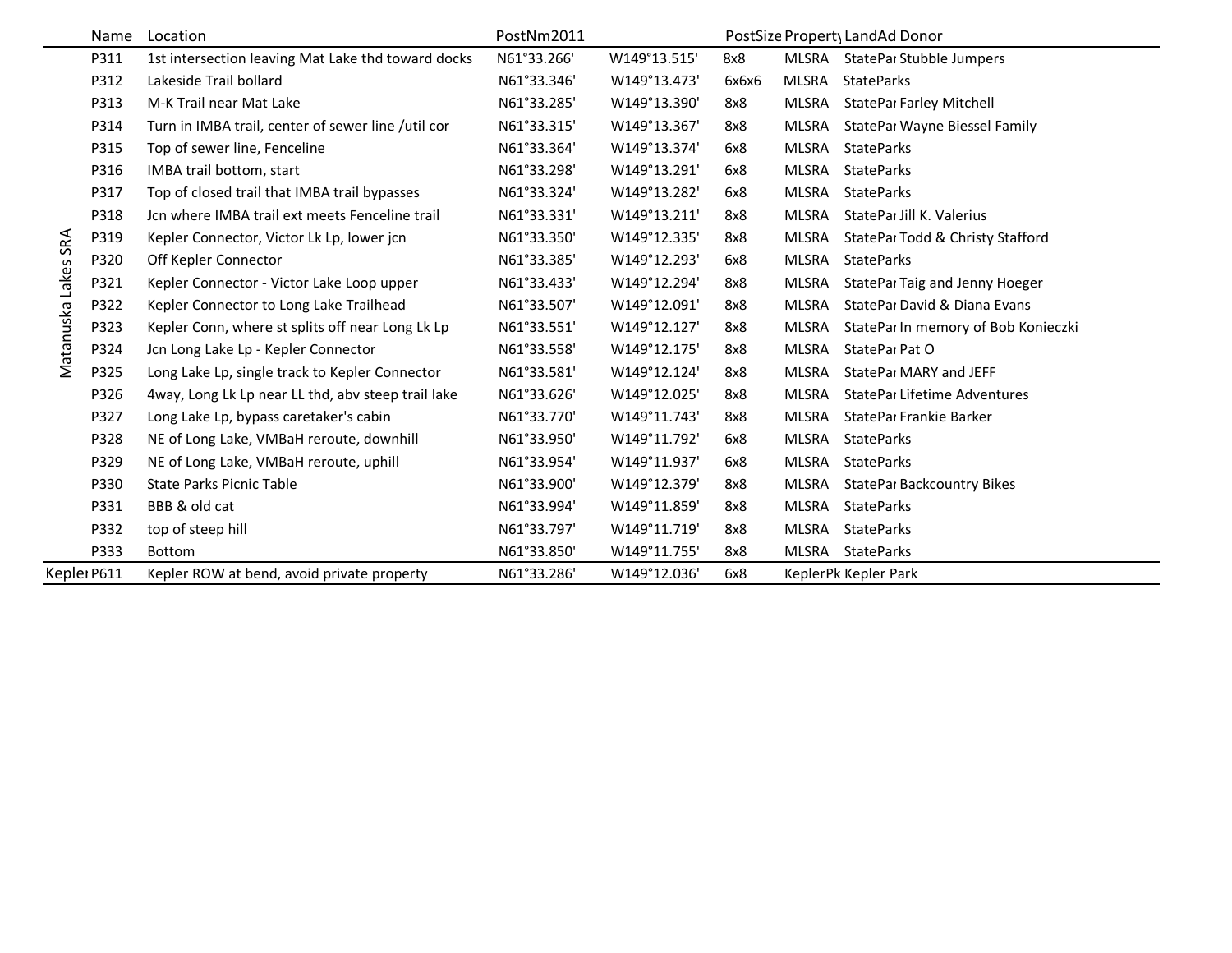|         | Name | Location                                                         | PostNm2011  |              |      | PostSize Propert LandAd Donor |            |                                                         |
|---------|------|------------------------------------------------------------------|-------------|--------------|------|-------------------------------|------------|---------------------------------------------------------|
|         | P400 | Picnic Table Single Track meets Johnson Lake Loop                | N61°34.399' | W149°13.393' | $-1$ | <b>UAFFarm UAFFarm</b>        |            |                                                         |
|         | P411 | Farm 1st intersection, near barns                                | N61°33.980' | W149°14.788' | 8x8  |                               |            | UAFFarm UAFFarr The Holmquist Family                    |
|         | P412 | By Moose pens                                                    | N61°34.109' | W149°14.544' | 8x8  |                               |            | UAFFarm UAFFarr Holly Stephens, Virginia White          |
|         | P413 | Johnson Lk Loop - NE corner                                      | N61°34.321' | W149°13.563' | 8x8  | <b>MSC</b>                    | <b>MSC</b> | Akalina Friends                                         |
|         | P414 | Johson Lk Lp past barn, near Fed greenhouses                     | N61°33.913' | W149°14.694' | 8x8  |                               |            | UAFFarm UAFFarr Kathy & Matt, Lilly & Louis             |
|         | P415 | Johnson Lake Lp near Center Field (past boneyard)                | N61°33.858' | W149°13.707' | 8x8  |                               |            | UAFFarm UAFFarr Tony & Julie Berberich                  |
|         | P416 | Johnson Lk Lp, Rabbit Fld Rd jcn                                 | N61°34.115' | W149°13.386' | 8x8  |                               |            | UAFFarm UAFFarr SPEEDWAY CYCLES                         |
|         | P417 | Rabbit Fld road above Rabbit Fld Cutoff                          | N61°34.167' | W149°13.001' | 8x8  |                               |            | UAFFarm UAFFarr Back Country Horsemen of Alaska         |
|         | P418 | Jcn Long Lk Con with Rabbit Fld Cutoff                           | N61°34.128' | W149°12.820' | 8x8  |                               |            | UAFFarm UAFFarr Julia Nicole Plotnik                    |
| Farm    | P419 | Near Woodworth Loop, part of gravel pit                          | N61°33.795' | W149°14.533' | 8x8  |                               |            | UAFFarm UAFFarr Arctic Bike Club Mountain Bike Division |
|         | P420 | Farm Gravel Pit                                                  | N61°33.810' | W149°14.249' | 8x8  | <b>UAFFarm UAFFarm</b>        |            |                                                         |
|         | P421 | Gravel Pit Lp, nr NW end Alphabet Fld, nr Breedon                | N61°33.669' | W149°14.333' | 8x8  |                               |            | UAFFarm UAFFarr Mat-Su Trails Council                   |
|         | P422 | Long Lake Lp, west end, Mid Alphabet field                       | N61°33.632' | W149°13.852' | 8x8  |                               |            | UAFFarm UAFFarr The Kittredge Family                    |
|         | P423 | Jcn Long Lake Loop, Gravel Pit Loop                              | N61°33.761' | W149°13.387' | 8x8  |                               |            | UAFFarm UAFFarr Janice & Steve Tower                    |
|         | P424 | Eagle's Nest Field east end, where trl leaves fld                | N61°33.808' | W149°12.818' | 8x8  |                               |            | UAFFarm UAFFarr Joe Ortner & Marci Bouchard             |
|         | P425 | Long Lake Loop, east end of Alphabet Field                       | N61°33.518' | W149°12.918' | 8x8  |                               |            | UAFFarm UAFFarr Peak A Boo                              |
|         | P426 | SE corner Alphabet Field, above Otter Slide                      | N61°33.417' | W149°12.870' | 8x8  |                               |            | <b>UAFFarm UAFFarr Lifetime Adventures</b>              |
|         | P427 | Top of Victor Lake Lp, near Otter Slide                          | N61°33.424' | W149°12.818' | 6x8  | <b>UAFFarm UAFFarm</b>        |            |                                                         |
|         | P428 | Matanuska Field West end                                         | N61°33.441' | W149°14.038' | 8x8  |                               |            | UAFFarm UAFFarr Joseph Moore Family                     |
|         | P511 | Removed for construction, Near MSC thd, either route N61°34.828' |             | W149°14.233' | 6x8  | <b>MSC</b>                    | <b>MSC</b> |                                                         |
|         | P512 | Hilly Loop, west end, 1st outbound split                         | N61°34.809' | W149°14.028' | 8x8  | <b>MSC</b>                    | <b>MSC</b> | <b>Bette Belanger</b>                                   |
|         | P513 | Butte, Knik Glacier viewpoint                                    | N61°34.848' | W149°13.893' | 6x8  | <b>MSC</b>                    | <b>MSC</b> |                                                         |
|         | P514 | Twin Peaks Viewpoint                                             | N61°34.849' | W149°13.643' | 6x8  | <b>MSC</b>                    | <b>MSC</b> |                                                         |
|         | P515 | Okeson Pond trail leaves Hilly Loop                              | N61°34.803' | W149°13.619' | 8x8  | <b>MSC</b>                    | <b>MSC</b> |                                                         |
|         | P516 | Hilly, Arb loops connector bottom                                | N61°34.792' | W149°13.848' | 8x8  | <b>MSC</b>                    | <b>MSC</b> |                                                         |
|         | P517 | Lazy Mtn picnic table                                            | N61°34.777' | W149°13.740' | 6x8  | <b>MSC</b>                    | <b>MSC</b> |                                                         |
|         | P518 | Hilly Loop, S end, near Okeson                                   | N61°34.762' | W149°13.624' | 8x8  | <b>MSC</b>                    | <b>MSC</b> |                                                         |
|         | P519 | Great Divide, N side, Arb&HillyLp extensions jcn                 | N61°34.750' | W149°13.427' | 8x8  | <b>MSC</b>                    | <b>MSC</b> | <b>CMTA</b>                                             |
| College | P520 | Arboretum Loop start near Snodgrass Hall                         | N61°34.737' | W149°14.078' | 8x8  | <b>MSC</b>                    | <b>MSC</b> | <b>CMTA</b>                                             |
|         | P521 | Arboretum Loop bisector, North end                               | N61°34.749' | W149°13.980' | 8x8  | <b>MSC</b>                    | <b>MSC</b> |                                                         |
|         | P522 | Arboretum Loop, NE corner                                        | N61°34.757' | W149°13.818' | 8x8  | <b>MSC</b>                    | <b>MSC</b> |                                                         |
|         | P523 | Connects Arboretum Lp with Hilly Loop, top end                   | N61°34.768' | W149°13.807' | 8x8  | <b>MSC</b>                    | <b>MSC</b> | <b>CMTA</b>                                             |
|         | P524 | By Observation Deck, east end Arboretum Lp ext                   | N61°34.770' | W149°13.797' | 8x8  | <b>MSC</b>                    | <b>MSC</b> |                                                         |
|         | P525 | Arboretum Loop, SW corner                                        | N61°34.707' | W149°13.988' | 8x8  | <b>MSC</b>                    | <b>MSC</b> |                                                         |
|         | P526 | Arboretum Loop, bisector, South end                              | N61°34.717' | W149°13.967' | 8x8  | <b>MSC</b>                    | <b>MSC</b> |                                                         |
|         | P527 | Cottress Campus Drive entrance                                   | N61°34.676' | W149°14.013' | 8x8  | <b>MSC</b>                    | <b>MSC</b> | In Memory of Marcy Blomskog                             |
|         | P528 | West end College Connector, bypass subdivision                   | N61°34.667' | W149°13.851' | 6x8  | <b>MSC</b>                    | <b>MSC</b> |                                                         |
|         | P529 | Turn off College Connector, Great Divide, S side                 | N61°34.693' | W149°13.337' | 8x8  | <b>MSC</b>                    | <b>MSC</b> |                                                         |
|         | P530 | College and Farm Connectors intersection                         | N61°34.868' | W149°13.021' | 8x8  | <b>MSC</b>                    | <b>MSC</b> | <b>CMTA</b>                                             |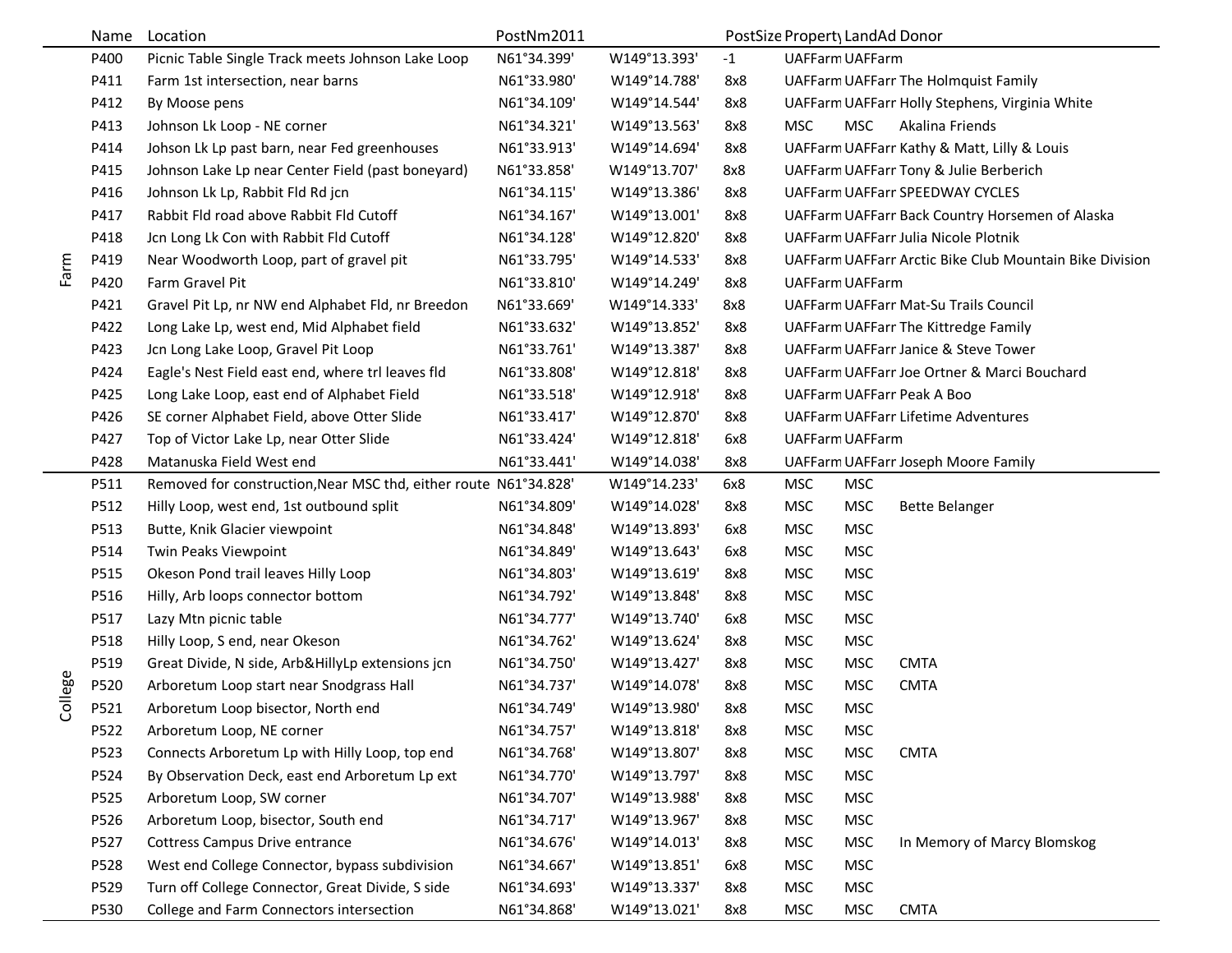## **Matar**

 $\sim$ 

|                  | Name | TrailMain                | TrailSecnd               | Comments                                           |
|------------------|------|--------------------------|--------------------------|----------------------------------------------------|
|                  | P111 | Old Well Monitoring Road |                          | Avoids ski trails                                  |
|                  | P112 | Old Well Monitoring Road |                          | Well Mon rd near power line                        |
|                  | P113 | Expressway               |                          | Finish / stadium area, start of Expressway         |
|                  | P114 | Expressway               |                          | Used to have chainsaw stool                        |
|                  | P115 | Swamp Loop               |                          | M                                                  |
|                  | P116 | Expressway               |                          | Used to be a picnic table above this               |
|                  | P117 | Expressway               |                          | nothing prsent in void, kiosk at L is for outbound |
|                  | P118 | Subway                   |                          | Off to side out of groomer's way                   |
|                  | P119 | Subway                   |                          | Χ                                                  |
|                  | P120 | Mooseberry Mesa          |                          |                                                    |
|                  | P121 | Mooseberry Mesa          |                          | Moose Poop Loop                                    |
|                  | P122 | Mooseberry Mesa          |                          | MM and side                                        |
| Crevasse-Moraine | P123 |                          |                          | MM and New well Mon                                |
|                  | P124 | Expressway               |                          | arrow to left                                      |
|                  | P125 | Expressway               |                          | point to K                                         |
|                  | P126 | Expressway               |                          | kiosk, post, carsonite here; none useful           |
|                  | P127 | Expressway               |                          |                                                    |
|                  | P128 | Expressway               |                          | at side, but visible                               |
|                  | P129 | Expressway               | Long Lake Connector      | 1st intersection in CMT proper from rest of system |
|                  | P130 | Long Lake Connector      | New Well Monitoring Road | New Well Monitoring, be sure they go straight      |
|                  | P131 | <b>Outer Trail</b>       |                          | <b>Start of Outer Trail</b>                        |
|                  | P132 | <b>Outer Trail</b>       |                          | B                                                  |
|                  | P133 | <b>Outer Trail</b>       | Swamp Loop               | C                                                  |
|                  | P134 | <b>Outer Trail</b>       | Swamp Loop               | D                                                  |
|                  | P135 | <b>Outer Trail</b>       | Top Loop                 | E                                                  |
|                  | P136 | <b>Outer Trail</b>       | Top Loop                 | F                                                  |
|                  | P137 | <b>Outer Trail</b>       |                          | G                                                  |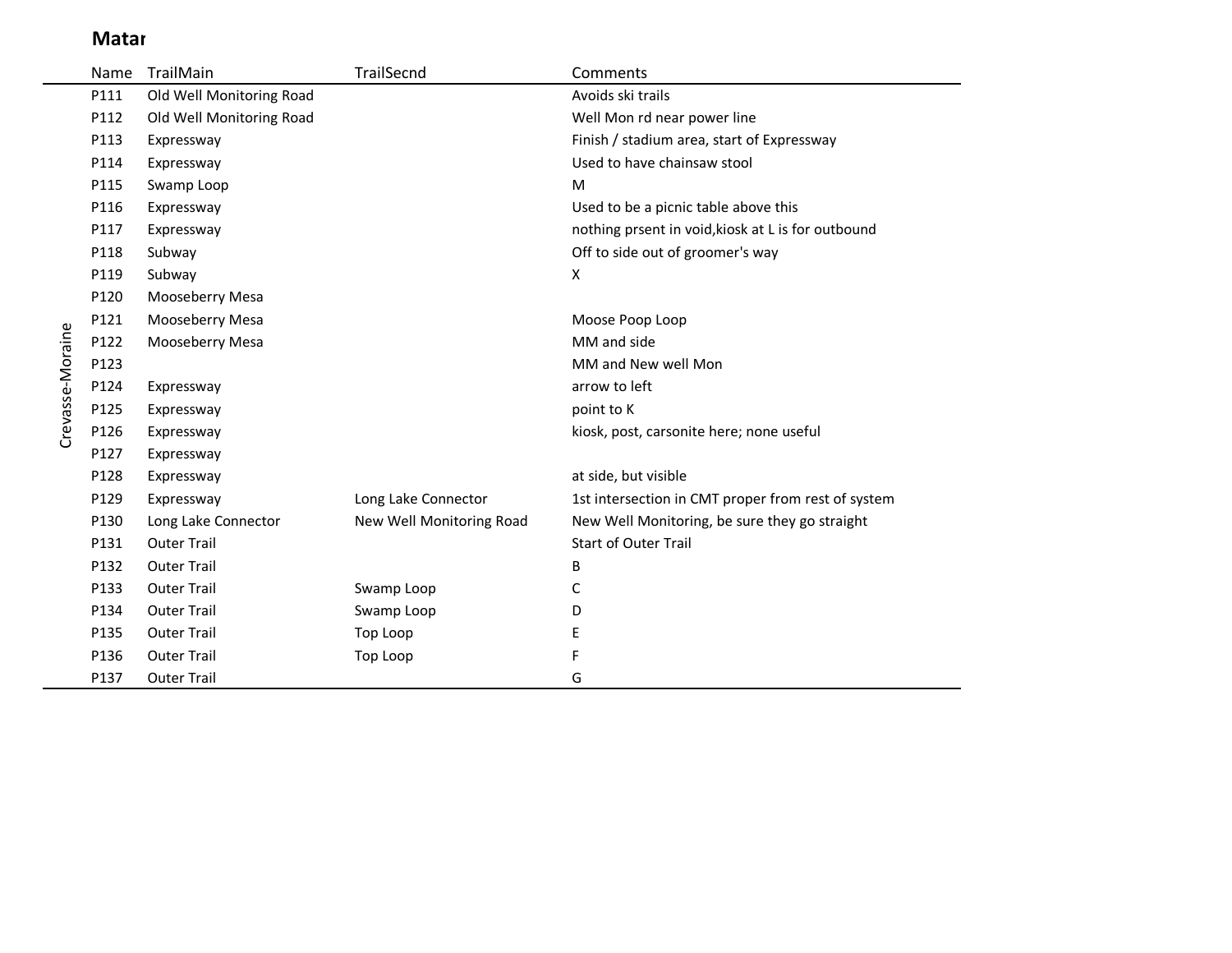|            | Name | <b>TrailMain</b>          | TrailSecnd                | Comments                                  |
|------------|------|---------------------------|---------------------------|-------------------------------------------|
|            | P211 | Long Lake Connector       | Picnic Table Single Track | about 1 mi from KB and CMT                |
|            | P212 | Picnic Table Single Track |                           | PT single track split - rabbit            |
| Central    | P213 | Rabbit Field Road         |                           | Rabbit Field rd to PT ST, wrong size sign |
|            | P214 | Long Lake Connector       | Rootbear                  |                                           |
| eenbelt    | P215 | Rootbear                  | social                    |                                           |
|            | P216 | Long Lake Connector       | Bearberry Bluff           |                                           |
| উ          | P217 | <b>Bearberry Bluff</b>    | Rootbear                  |                                           |
| <b>MSB</b> | P218 | <b>Bearberry Bluff</b>    | Bearbottom                |                                           |
|            | P219 | Bearbottom                | social                    |                                           |
|            | P220 | <b>Bearberry Bluff</b>    | <b>Bearbottom</b>         |                                           |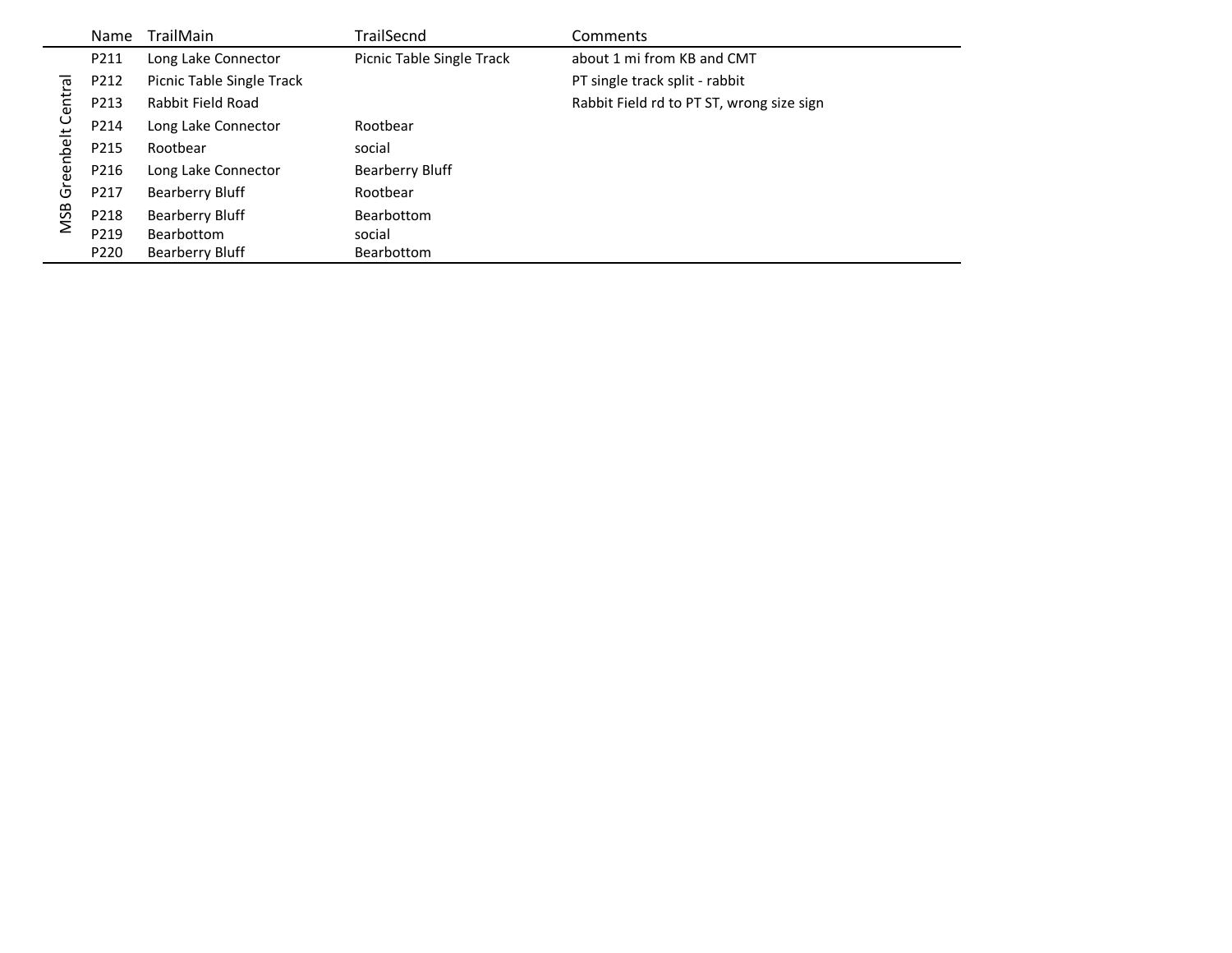|                     | Name | TrailMain              | <b>TrailSecnd</b> | Comments                                                                   |
|---------------------|------|------------------------|-------------------|----------------------------------------------------------------------------|
|                     | P311 | M-K Trail              | Lakeside Trail    | Direct them from sewer line, road opening into wds                         |
|                     | P312 | Lakeside Trail         |                   | Lakeside-Sewer Line connectorw Lakeside Trl, diagonal up to IMBA turn, 314 |
|                     | P313 | M-K Trail              |                   | M-K Trail near diagonal up to IMBA trail turn, 314                         |
|                     | P314 | <b>IMBA Trail</b>      |                   | turn in IMBA trail, good posts present, chk dirctn                         |
|                     | P315 | <b>Fenceline Trail</b> |                   | West end fenceline trail                                                   |
|                     | P316 | <b>IMBA Trail</b>      |                   | Need Exit marked as well as outbound on IMBA trail                         |
|                     | P317 | <b>IMBA Trail</b>      |                   | straight, avoid "closed" trail downhill                                    |
|                     | P318 | <b>Fenceline Trail</b> |                   | turn left onto IMBA trail, avoid fenceline trail                           |
|                     | P319 | Kepler Connector       | Victor Lake Loop  | Lower Victor Lake Lp                                                       |
|                     | P320 | Kepler Connector       |                   | To Irene & Canoe, no parking                                               |
|                     | P321 | Kepler Connector       | Victor Lake Loop  | Top of Victor, Kepler conctr                                               |
|                     | P322 | Kepler Connector       |                   | Kepler Con, LL parking                                                     |
|                     | P323 |                        |                   | MS route split                                                             |
| Matanuska Lakes SRA | P324 | Long Lake Loop         | Kepler Connector  | Wide track leads same place as 24, carnt                                   |
|                     | P325 | Long Lake Loop         |                   |                                                                            |
|                     | P326 | Long Lake Loop         |                   | main kiosk                                                                 |
|                     | P327 | Long Lake Loop         |                   | Sign has a bubble in it, not sure what from                                |
|                     | P328 | Long Lake Loop         |                   | downhill part of reroute, turn right                                       |
|                     | P329 | Long Lake Loop         |                   | uphill part of new reroute, continue straight                              |
|                     | P330 | Long Lake Connector    | Long Lake Loop    | Gateway to KB, major, State Parks Picnic Table                             |
|                     | P331 | <b>Bearberry Bluff</b> | Old Cat           |                                                                            |
|                     | P332 | Long Lake Loop         |                   |                                                                            |
|                     | P333 | Long Lake Loop         |                   |                                                                            |
| Kepler P611         |      | Kepler Connector       |                   | need real gps locn                                                         |